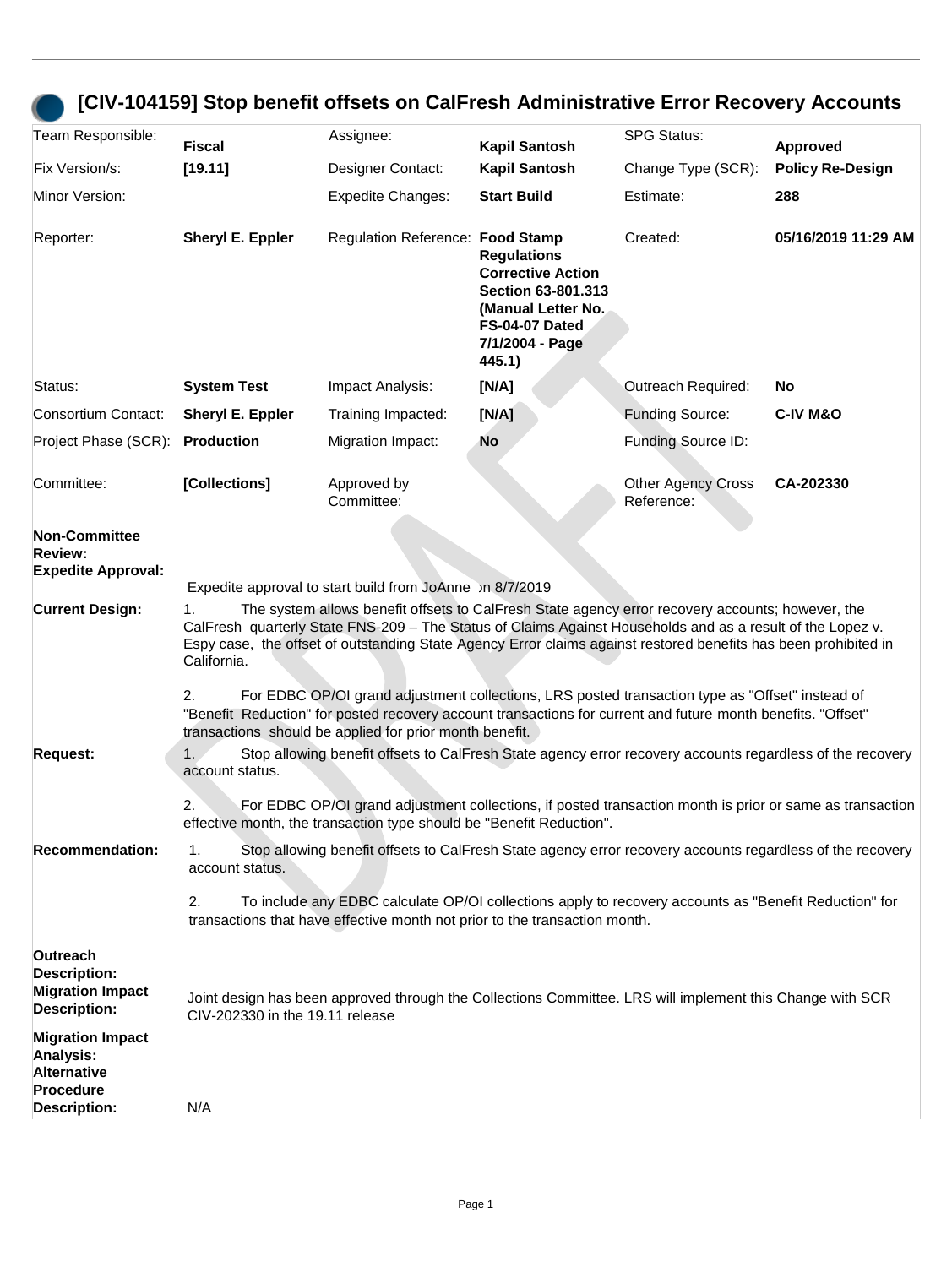| <b>Operational Impact:</b><br><b>Estimate:</b> | 288 |                        |   |           |     |
|------------------------------------------------|-----|------------------------|---|-----------|-----|
| Automated Test:                                | 0   | Batch/Interfaces:      | 0 | CalHEERS: | 0   |
| CalHEERS Test:                                 | 0   | Client Correspondence: | 0 | DBA:      | 0   |
| DBA :                                          | 0   | Eligibility:           | 0 | Fiscal:   | 187 |
| Imaging:                                       | 0   | IVR/CC:                | 0 | Online:   | 0   |
| Performance:                                   | 0   | Reports:               | 0 | Security: | 0   |
| System Test Support:                           | 76  | Tech Arch:             | 0 | Tech Ops: | 0   |
| Training:                                      | 0   |                        |   |           |     |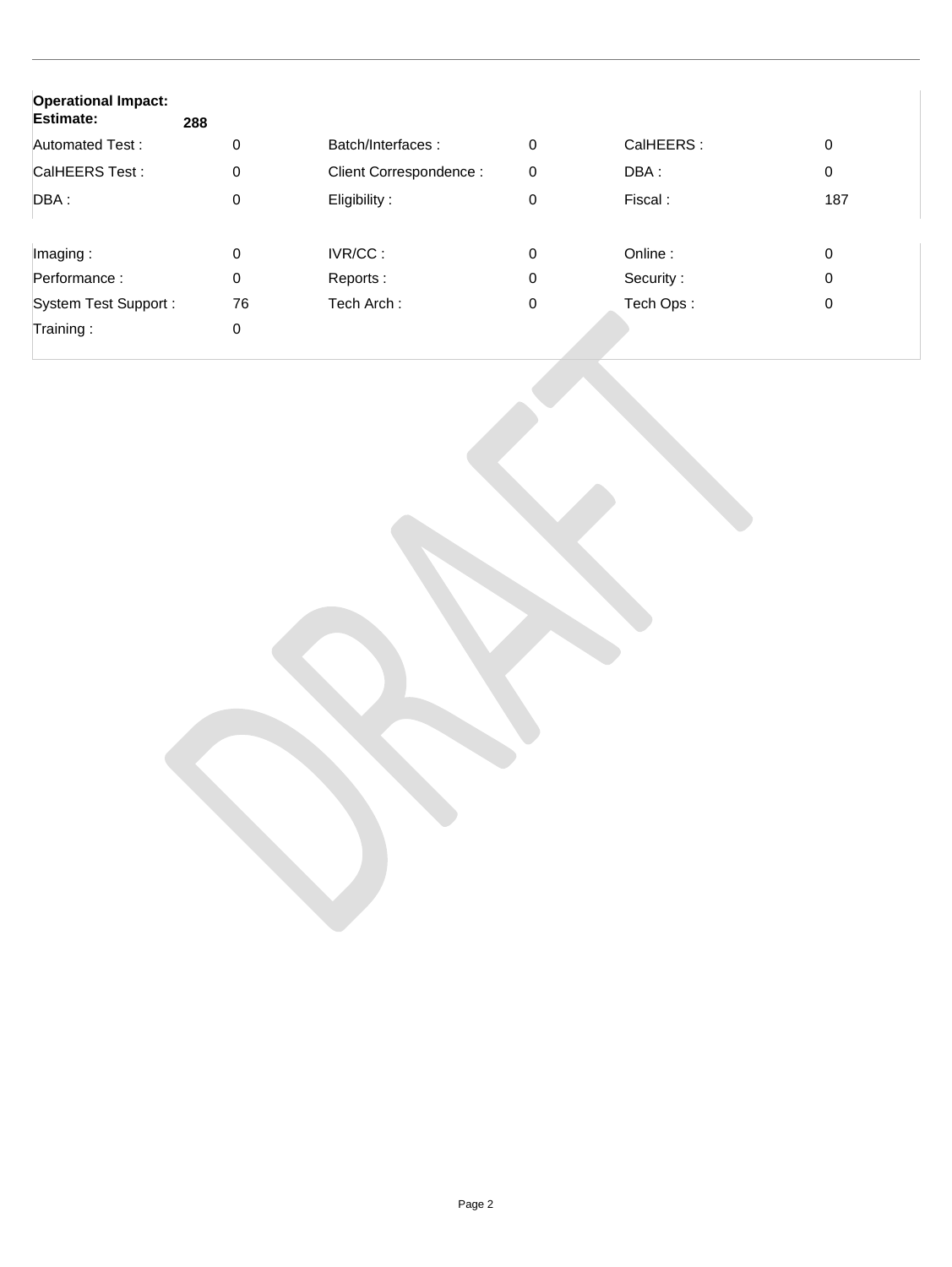## **[CIV-104217] ACL 19-50 - Increase Threshold For CalFresh Overissuances**

| Team Responsible:                                                   | <b>Fiscal</b>                                                                                                                                                                                                                                                                                                                                                                                                                                                                                                                                                                                                                                                                                                                                                                                                                                                                                                                                                                                                                                                                                                                                                                                                                                                                                                                                                                                                                 | Assignee:                       | Eric Wu            | <b>SPG Status:</b>                      | Approved            |  |
|---------------------------------------------------------------------|-------------------------------------------------------------------------------------------------------------------------------------------------------------------------------------------------------------------------------------------------------------------------------------------------------------------------------------------------------------------------------------------------------------------------------------------------------------------------------------------------------------------------------------------------------------------------------------------------------------------------------------------------------------------------------------------------------------------------------------------------------------------------------------------------------------------------------------------------------------------------------------------------------------------------------------------------------------------------------------------------------------------------------------------------------------------------------------------------------------------------------------------------------------------------------------------------------------------------------------------------------------------------------------------------------------------------------------------------------------------------------------------------------------------------------|---------------------------------|--------------------|-----------------------------------------|---------------------|--|
| Fix Version/s:                                                      | [19.11]                                                                                                                                                                                                                                                                                                                                                                                                                                                                                                                                                                                                                                                                                                                                                                                                                                                                                                                                                                                                                                                                                                                                                                                                                                                                                                                                                                                                                       | Designer Contact:               | Eric Wu            | Change Type (SCR):                      | <b>New Policy</b>   |  |
| Minor Version:                                                      |                                                                                                                                                                                                                                                                                                                                                                                                                                                                                                                                                                                                                                                                                                                                                                                                                                                                                                                                                                                                                                                                                                                                                                                                                                                                                                                                                                                                                               | <b>Expedite Changes:</b>        | <b>Start Build</b> | Estimate:                               | 727                 |  |
| Reporter:                                                           | Sheryl E. Eppler                                                                                                                                                                                                                                                                                                                                                                                                                                                                                                                                                                                                                                                                                                                                                                                                                                                                                                                                                                                                                                                                                                                                                                                                                                                                                                                                                                                                              | Regulation Reference: ACL 19-50 |                    | Created:                                | 05/30/2019 10:30 AM |  |
| Status:                                                             | <b>System Test</b>                                                                                                                                                                                                                                                                                                                                                                                                                                                                                                                                                                                                                                                                                                                                                                                                                                                                                                                                                                                                                                                                                                                                                                                                                                                                                                                                                                                                            | Impact Analysis:                | [N/A]              | Outreach Required:                      | Yes                 |  |
| Consortium Contact:                                                 | <b>Sheryl E. Eppler</b>                                                                                                                                                                                                                                                                                                                                                                                                                                                                                                                                                                                                                                                                                                                                                                                                                                                                                                                                                                                                                                                                                                                                                                                                                                                                                                                                                                                                       | Training Impacted:              | [N/A]              | <b>Funding Source:</b>                  | <b>C-IV M&amp;O</b> |  |
| Project Phase (SCR): Production                                     |                                                                                                                                                                                                                                                                                                                                                                                                                                                                                                                                                                                                                                                                                                                                                                                                                                                                                                                                                                                                                                                                                                                                                                                                                                                                                                                                                                                                                               | Migration Impact:               | No                 | Funding Source ID:                      |                     |  |
| Committee:                                                          | [Collections, State/<br><b>Fiscal Reports]</b>                                                                                                                                                                                                                                                                                                                                                                                                                                                                                                                                                                                                                                                                                                                                                                                                                                                                                                                                                                                                                                                                                                                                                                                                                                                                                                                                                                                | Approved by<br>Committee:       | 09/04/2019         | <b>Other Agency Cross</b><br>Reference: | CA-208685           |  |
| <b>Non-Committee</b><br><b>Review:</b><br><b>Expedite Approval:</b> | JoAnne Osborn - Approved - 05/31/2019                                                                                                                                                                                                                                                                                                                                                                                                                                                                                                                                                                                                                                                                                                                                                                                                                                                                                                                                                                                                                                                                                                                                                                                                                                                                                                                                                                                         |                                 |                    |                                         |                     |  |
| <b>Current Design:</b>                                              | For Admin Error CalFresh Recovery Accounts \$35 or less, whether the Responsible Party is currently receiving<br>CalFresh aid or not, the system establishes a claim but does not demand collection.<br>For Admin Error CalFresh Recovery Accounts over \$35 but \$125 or less, if the Responsible Party is no longer<br>receiving CalFresh aid, the system establishes a claim but does not demand collection.<br>The FNS 209 report only excludes Recovery Accounts with a pending status and no posted transaction for the<br>quarter and Recovery Accounts created and made void in the same quarter with a zero balance.<br>The Outstanding Collection Balance Report Provides a listing of all recovery accounts with outstanding balances<br>and the account status of not closed, void, terminated, and transferred out.                                                                                                                                                                                                                                                                                                                                                                                                                                                                                                                                                                                              |                                 |                    |                                         |                     |  |
| <b>Request:</b>                                                     | Update the system to not establish a claim, by setting the recovery account status to pending while over issued<br>months are calculated then update the pending status to 'discharged', when at discovery on or after June 1, 2019<br>the total amount of CalFresh benefits over issued to the closed CF case is \$400 or less due to an AE or IHE error<br>(and is not a result of IPV or was not found in a QC review).<br>As a claim was not established for the over issued amount, as indicted by the account status of discharged, update<br>the system to not allow transactions to be posted to a discharged account and take no collection actions for<br>repayment.<br>Introduce a new recovery account status 'Discharged' and update the system to find CalFresh Recovery Accounts<br>with a discovered date on or after June 1, 2019 with Original Balance \$400 or less caused by Admin Error (AE)<br>or Inadvertent Household Error (IHE), not a result of IPV or QC findings, and there is no active CalFresh program<br>under the same case for the month of discovery of the Recovery Account, update the Status of the Recovery<br>Account to 'Discharged' and Status Reason to 'Policy Threshold Limit'.<br>Update the FNS 209 to exclude Recovery Accounts that have a status of 'Discharged'.<br>Update the Outstanding Collection Balance Report to exclude Recovery Accounts in 'Discharged' status. |                                 |                    |                                         |                     |  |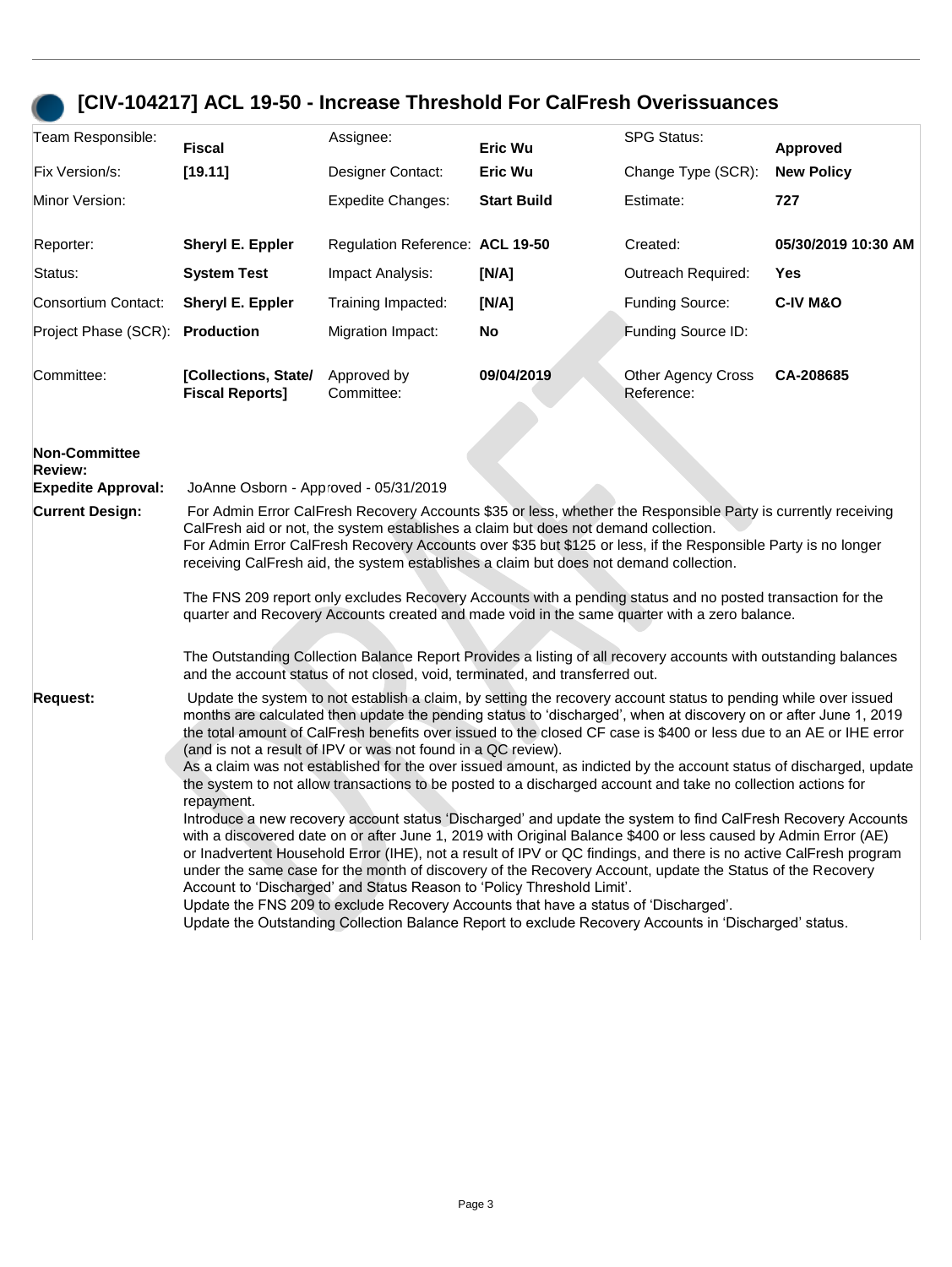| <b>Recommendation:</b>                                                                         | Introduce a new drop-down field 'QC Findings' on the Recovery Account Detail page to track a CalFresh<br>1)<br>recovery account is established by QC findings. When over issued benefits and the associated recovery account<br>are the result of QC findings, set this field to 'Yes'.<br>Introduce a new recovery account status 'Discharged' on Recovery Account Detail Page.<br>2)<br>Add validation on Recovery Account Detail page to prevent a CalFresh recovery account from becoming<br>3)<br>active if the account is under the policy threshold and meets the criteria for a discharge.<br>Add validation on Recovery Account Detail page to prevent a CalFresh recovery account from becoming<br>4)<br>discharged when it is the result of QC findings.<br>Disable activation function on Recovery Account Detail page when account status is 'Discharged'.<br>5)<br>Update the Uncollectable Recovery Account Batch to update the CalFresh Recovery Accounts based on<br>6)<br>the conditions below:<br>When original balance is \$35 or less and the cause code is 'CalFresh - Admin Caused (prior to 3/2000)'<br>a.<br>or 'CalFresh - Admin Caused (after 3/2000)', regardless the case status, update status to 'Discharged' and<br>status reason to 'CF - Under \$35 - AE'.<br>When Discovery Date is before June 1st, 2019, original balance is over \$35 and \$125 or less, cause<br>b.<br>code is 'CalFresh - Admin Caused (prior to 3/2000)' or 'CalFresh - Admin Caused (after 3/2000)', and there is<br>no<br>active CalFresh program on the Discovery Date under the same case of the Recovery Account, update status to<br>'Discharged' and status reason to 'CF - \$125 or Less - AE'.<br>c. When Discovery Date is on or after June 1st, 2019, original balance is \$400 or less, cause code is 'CalFresh<br>- Admin Caused (prior to 3/2000)', 'CalFresh - Admin Caused (after 3/2000)' or 'CalFresh - IHE (Customer<br>Caused)', and the account is not a result of QC findings, and there is no active CalFresh program on the<br>Discovery Date under the same case of the recovery account, update status to 'Discharged' and status reason to<br>'Policy Threshold Limit'.<br>Update Overpayment Adjustment Logic to exclude recovery accounts with status 'Discharged' when<br>7) |                                                                                            |   |                                                                                                                |     |  |  |
|------------------------------------------------------------------------------------------------|---------------------------------------------------------------------------------------------------------------------------------------------------------------------------------------------------------------------------------------------------------------------------------------------------------------------------------------------------------------------------------------------------------------------------------------------------------------------------------------------------------------------------------------------------------------------------------------------------------------------------------------------------------------------------------------------------------------------------------------------------------------------------------------------------------------------------------------------------------------------------------------------------------------------------------------------------------------------------------------------------------------------------------------------------------------------------------------------------------------------------------------------------------------------------------------------------------------------------------------------------------------------------------------------------------------------------------------------------------------------------------------------------------------------------------------------------------------------------------------------------------------------------------------------------------------------------------------------------------------------------------------------------------------------------------------------------------------------------------------------------------------------------------------------------------------------------------------------------------------------------------------------------------------------------------------------------------------------------------------------------------------------------------------------------------------------------------------------------------------------------------------------------------------------------------------------------------------------------------------------------------------------------------------------------------------------|--------------------------------------------------------------------------------------------|---|----------------------------------------------------------------------------------------------------------------|-----|--|--|
|                                                                                                | suggesting a benefit reduction.<br>Update Grant Expungement Reader to not apply any expungements to the discharged recovery<br>8)                                                                                                                                                                                                                                                                                                                                                                                                                                                                                                                                                                                                                                                                                                                                                                                                                                                                                                                                                                                                                                                                                                                                                                                                                                                                                                                                                                                                                                                                                                                                                                                                                                                                                                                                                                                                                                                                                                                                                                                                                                                                                                                                                                                   |                                                                                            |   |                                                                                                                |     |  |  |
| Outreach<br><b>Description:</b>                                                                | accounts.<br>Provide a list to the Counties of CalFresh recovery accounts (Admin Error or IHE) discovered on or after<br>9)<br>6/1/2019 with an original over issued amount of \$400 or less and the account status is not currently voided, and<br>the CF program is not 'Active' for the month of discovery of the Recovery Account. This list may be reviewed to<br>determine which accounts should be made void as the account meets the criteria for discharge (not established)<br>or if the account should be established as the Overissuance is from a QC review or referral for IPV. 10) Update<br>the FNS 209 report logic to not report any Recovery Accounts with a status of 'Discharged'. 11) Update the<br>Outstanding Collection Balance Report to exclude Recovery Accounts with a status of 'Discharged'.<br>Provide a list to the Counties of CalFresh recovery accounts (Admin Error or IHE) discovered on or after 6/1/2019<br>with an original over issued amount of \$400 or less and the account status is not currently voided, and the CF<br>program is not 'Active' for the date of discovery of the Recovery Account. This list may be reviewed to determine                                                                                                                                                                                                                                                                                                                                                                                                                                                                                                                                                                                                                                                                                                                                                                                                                                                                                                                                                                                                                                                                                                                            |                                                                                            |   |                                                                                                                |     |  |  |
|                                                                                                |                                                                                                                                                                                                                                                                                                                                                                                                                                                                                                                                                                                                                                                                                                                                                                                                                                                                                                                                                                                                                                                                                                                                                                                                                                                                                                                                                                                                                                                                                                                                                                                                                                                                                                                                                                                                                                                                                                                                                                                                                                                                                                                                                                                                                                                                                                                     | account should be established as the Overissuance is from a QC review or referral for IPV. |   | which accounts should be made void as the account meets the criteria for discharge (not established) or if the |     |  |  |
| <b>Migration Impact</b><br><b>Description:</b>                                                 | Joint design has been approved through the Collections and State/Fiscal Reports Committee. LRS will implement<br>this change change with SCR CA-208685 in the 19.11 release.                                                                                                                                                                                                                                                                                                                                                                                                                                                                                                                                                                                                                                                                                                                                                                                                                                                                                                                                                                                                                                                                                                                                                                                                                                                                                                                                                                                                                                                                                                                                                                                                                                                                                                                                                                                                                                                                                                                                                                                                                                                                                                                                        |                                                                                            |   |                                                                                                                |     |  |  |
| <b>Migration Impact</b><br>Analysis:<br><b>Alternative</b><br>Procedure<br><b>Description:</b> | N/A                                                                                                                                                                                                                                                                                                                                                                                                                                                                                                                                                                                                                                                                                                                                                                                                                                                                                                                                                                                                                                                                                                                                                                                                                                                                                                                                                                                                                                                                                                                                                                                                                                                                                                                                                                                                                                                                                                                                                                                                                                                                                                                                                                                                                                                                                                                 |                                                                                            |   |                                                                                                                |     |  |  |
| <b>Operational Impact:</b><br><b>Estimate:</b>                                                 | 727                                                                                                                                                                                                                                                                                                                                                                                                                                                                                                                                                                                                                                                                                                                                                                                                                                                                                                                                                                                                                                                                                                                                                                                                                                                                                                                                                                                                                                                                                                                                                                                                                                                                                                                                                                                                                                                                                                                                                                                                                                                                                                                                                                                                                                                                                                                 |                                                                                            |   |                                                                                                                |     |  |  |
| Automated Test:                                                                                | 0                                                                                                                                                                                                                                                                                                                                                                                                                                                                                                                                                                                                                                                                                                                                                                                                                                                                                                                                                                                                                                                                                                                                                                                                                                                                                                                                                                                                                                                                                                                                                                                                                                                                                                                                                                                                                                                                                                                                                                                                                                                                                                                                                                                                                                                                                                                   | Batch/Interfaces:                                                                          | 0 | CalHEERS:                                                                                                      | 0   |  |  |
| CalHEERS Test:                                                                                 | 0                                                                                                                                                                                                                                                                                                                                                                                                                                                                                                                                                                                                                                                                                                                                                                                                                                                                                                                                                                                                                                                                                                                                                                                                                                                                                                                                                                                                                                                                                                                                                                                                                                                                                                                                                                                                                                                                                                                                                                                                                                                                                                                                                                                                                                                                                                                   | Client Correspondence:                                                                     | 0 | DBA:                                                                                                           | 0   |  |  |
| DBA:                                                                                           | 0                                                                                                                                                                                                                                                                                                                                                                                                                                                                                                                                                                                                                                                                                                                                                                                                                                                                                                                                                                                                                                                                                                                                                                                                                                                                                                                                                                                                                                                                                                                                                                                                                                                                                                                                                                                                                                                                                                                                                                                                                                                                                                                                                                                                                                                                                                                   | Eligibility:                                                                               | 0 | Fiscal:                                                                                                        | 443 |  |  |
| Imaging:                                                                                       | 0                                                                                                                                                                                                                                                                                                                                                                                                                                                                                                                                                                                                                                                                                                                                                                                                                                                                                                                                                                                                                                                                                                                                                                                                                                                                                                                                                                                                                                                                                                                                                                                                                                                                                                                                                                                                                                                                                                                                                                                                                                                                                                                                                                                                                                                                                                                   | IVR/CC:                                                                                    | 0 | Online:                                                                                                        | 0   |  |  |